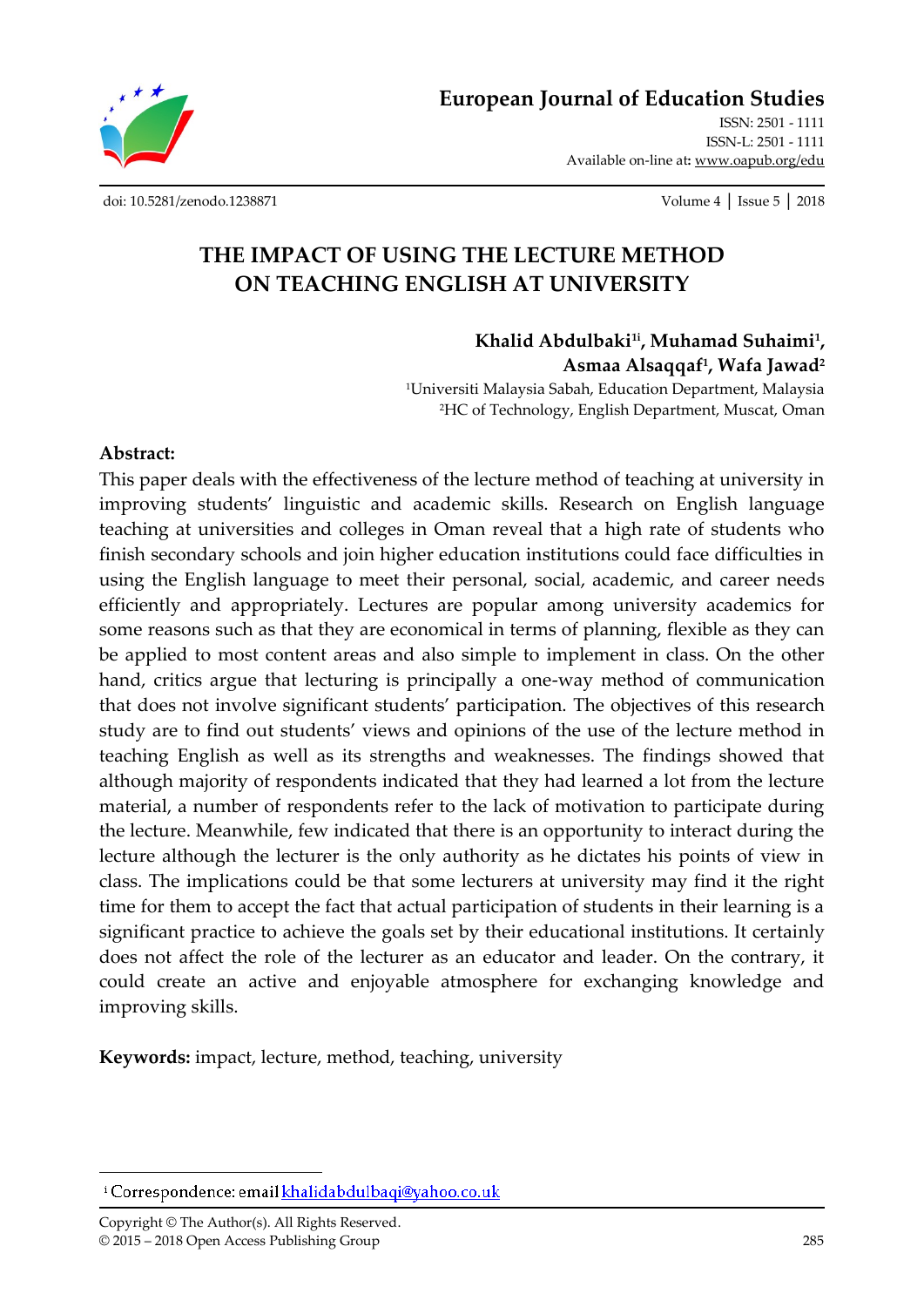#### **1. Introduction**

Lecturers may be traced back to the Greeks of the fifth century BC. In medieval times lectures were the most popular form of teaching in universities. The term 'lecture' was derived from the Medieval Latin *lectare*, 'to read' aloud. Before the development of the printing press in the fifteenth century, books were expensive, and few students could afford them**,** so masters read from a text and then added commentaries, which came to be known as glosses (Atkins & Brown, 2002). However, the lecture remains unchanged until today.

Essentially, the lecture has been used down through the years as a means of transmitting cognitive or factual data from a teacher to a group of students. It presupposes that the teacher is the only expert with all the access at the teacher's disposal, and that the students need or want a large amount of this data in a short time. This method, thus, is one way channel of communication of information. The emphasis is mainly on the presentation of the topic and the explanation of the content to the students (Bligh, 2000; Hartman, 2007).

In education, the dominant teaching method in many universities, according to Welkener et al. (2010), is still lecturing and occasionally no teaching method other than lecturing is used at all. Lecturing, as Charlton (2006) claims, is probably the best teaching method in many circumstances and for many students especially for communicating conceptual knowledge, and where there is a significant knowledge gap between lecturer and audience.

Basically, lecturing can also be an efficient way of imparting information in a scheduled way without interruption, and with less planning than in most other teaching methods. However, from a learning-theory standpoint, it could be a very low form of instruction as far as amount of knowledge retention is concerned (Walkin, 2000).

In a lecture, however, students' attention appears to fall off fairly steadily after an initial rise, until the last five minutes when it briefly rises again which means that the middle of a talk is less well remembered than the beginning and end (Bligh, 2000). Lecturers' performance also declines over an hour. Lecturing could also be less effective than discussion, reading, individual work in class and so on. Lectures are claimed to be very widely disliked and felt to be inefficient by students (Gibbs, 1981).

A lecture is, therefore, a process in which information passes from the notes of the lecturer into the notes of the student without passing through the minds of either (Gilstrap & Martin, 1975). The amount of attention paid to teaching and learning is in inverse proportion to the perceived ability of the students (Bligh, 2000). Though lectures are much criticised as a teaching method, universities have not yet found practical alternative teaching methods for the large majority of their courses (Paul, 2015).

## **1.1 Statement of the problem**

The main concern of teaching is providing knowledge to be absorbed and comprehended by students throughout a limited study period. It would be quite futile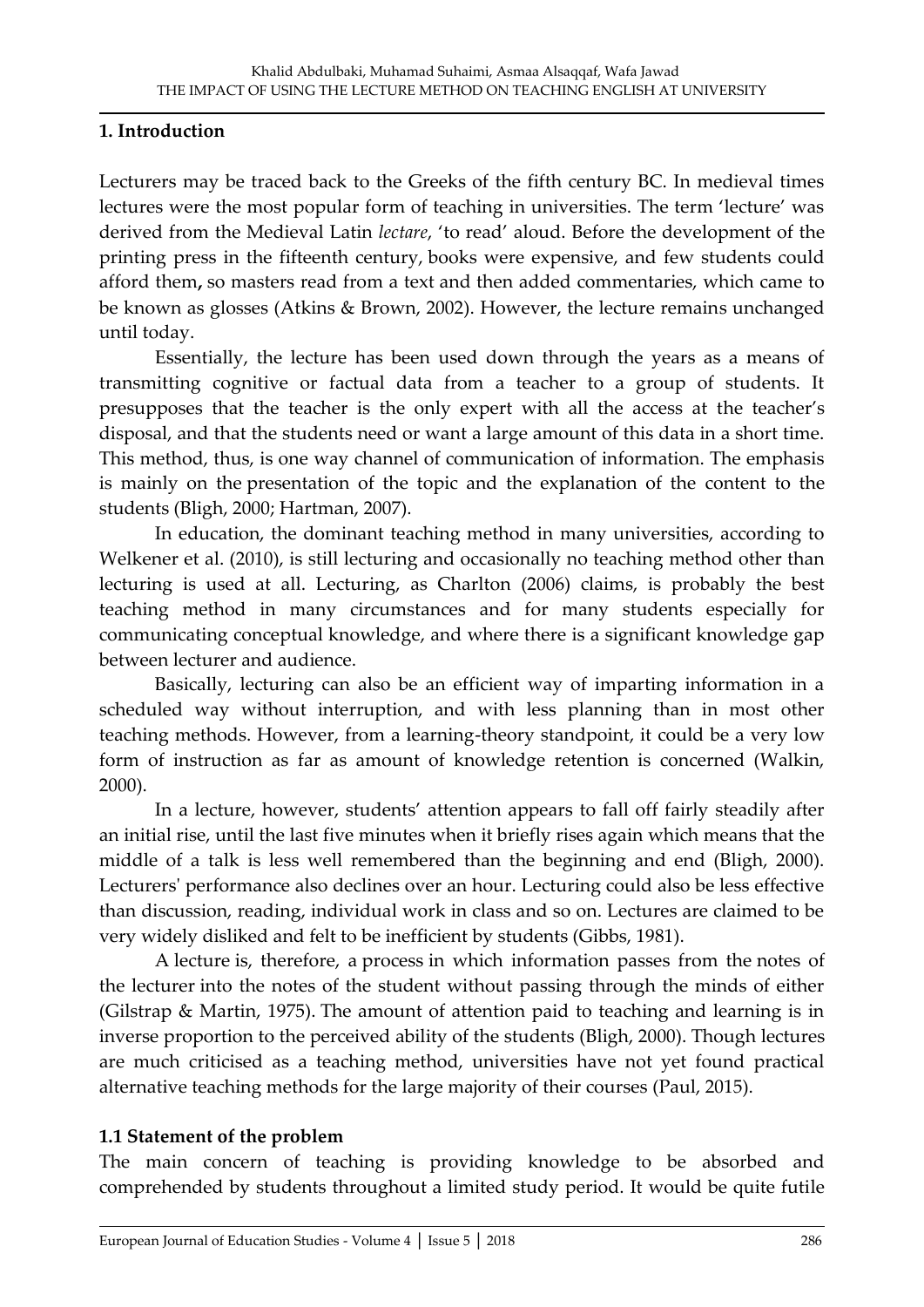if the volume of gain is not proportionate to the efforts exerted by lecturers in the classroom. Students, according to Merriam and Grace (2011), should be provided with sufficient and valuable information they need in order to achieve the study outcomes.

Understanding the aims and objectives of education and the needs of students, as Cascio (2015) argues, are of prime significance for an intact educational system. It is necessary, therefore, to find out the related factors that would have noticeable impacts on students' academic performance in different contexts at university level.

The primary objective of teaching at any level of education is, hence, to bring fundamental changes in the learner's knowledge (Tebabal & Kahssay, 2011). Thus, teaching is the essential of the two elements in the teaching-learning process as it is claimed that good teaching ultimately leads to good learning. The lecturers and the methods they use in teaching decide the volume and quality of knowledge that is communicated to the recipients (Ganyaupfu, 2013).

As for Oman, the English language is the main medium of instruction in most of higher education institutions. Research on English Language Teaching at universities and colleges, as Alami (2016) states, reveal that a high rate of students who finish secondary schools and join different public and private universities and colleges could face difficulties in using the English language to meet their personal, social, academic, and career needs efficiently and appropriately (Al-Issa, 2009b).

At the context of the present research, i.e. a university college in Oman, different methods are used in teaching English language and literature to the students in this institution (Emenyeonu, 2012). However, the researcher has not fallen upon any previous research that dealt with students' views and opinions of using the lecture method in English language and literature classes (Al-Mahrooqi & Denman, 2015). The views and opinions of students regarding the lecture method would indicate whether it could or not facilitate the process of learning which is the main objective of education (Galbraith, (2004).

However, as far as the context of this research study is concerned, the prime objectives to be achieved, is the obvious need for improving its students' language and literacy competence and linguistic skills, enhancing their cognitive abilities and developing their personal growth. Searching for literature related to these issues, it would be verified that there is some lack of academic research that would look deeply on these pedagogical matters (Alami, 2016; Al-Mahrooqi & Denman, 2015).

The students' views and opinions of the lecture method of teaching would have a great impact on the development of students' linguistic and communicative competence (Brumfit & Carter, 1986; McKay, 2001). These views on this method of teaching could also be of a crucial as it might be directly reflected on the learning outcomes of students (Fry et al., 2000; Savignon, 2007) Therefore, an academic research study would contribute to shedding light on these essential and significant issues pertinent to methods of teaching and learning.

The students' and lecturers' views of the method in teaching English might entail some considerable consequences in the constant search for achieving these goals through the use of the effective method (Silverthorn, 2006). As students are the recipient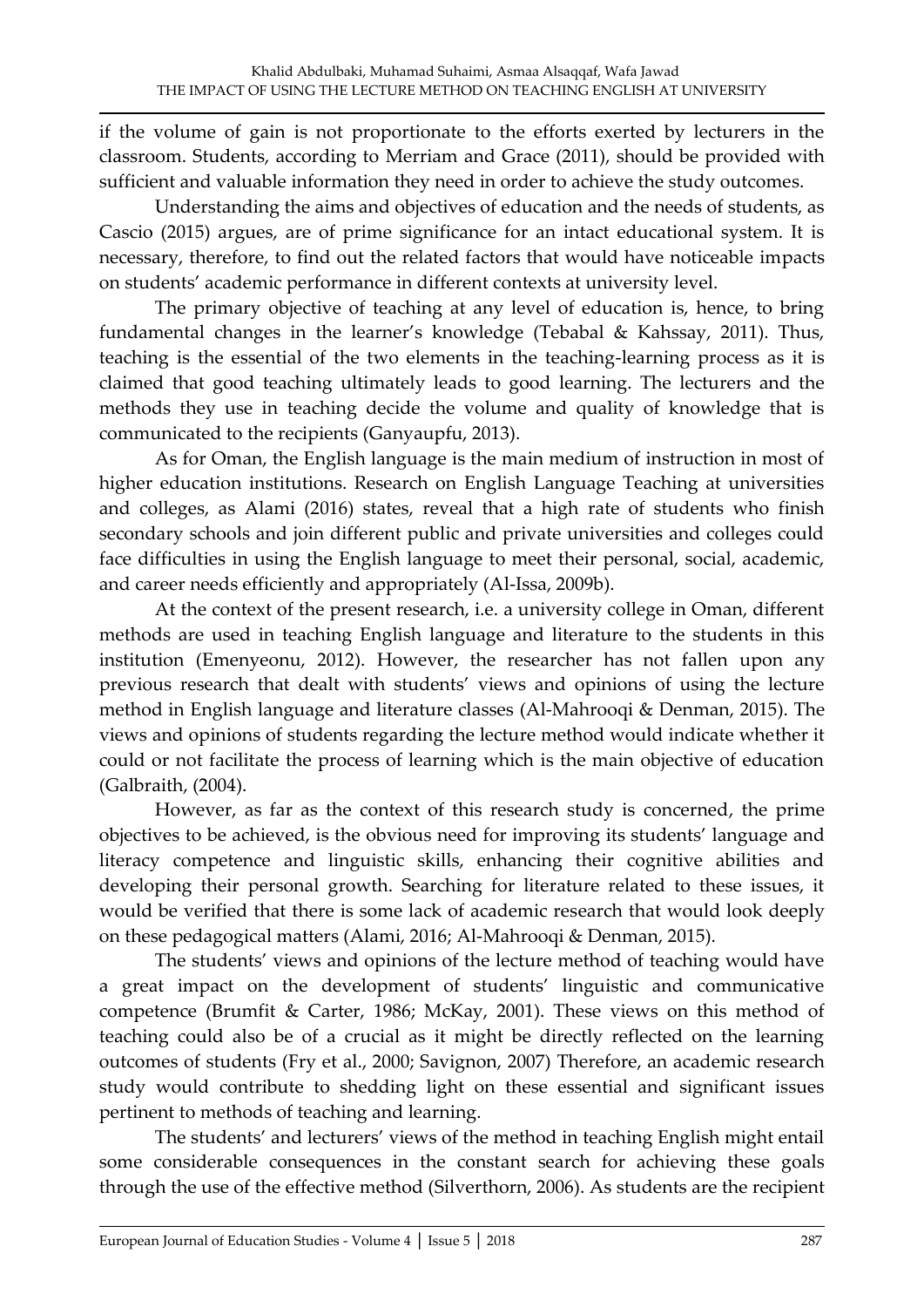of knowledge, their views and opinions are definitely significant since they immediately reflect the quality and effectiveness of teaching (Forrester-Jones, 2003; Kember & Wong, 2000).

Thus, the objective of learning is providing an encouraging and advantageous environment for students' learning, creating opportunities to develop language and linguistic skills, enhancing cognitive capabilities and enforcing personal growth (Richards & Rodgers, 2014). The ultimate task to consider here, therefore, is to find out whether or not the lecture method is effective in teaching English to achieve these goals for the benefit of students (Hesson & Shad, 2007; Yoder & Hochevar, 2005).

#### **1.2 Purpose of the study**

The aim of the present research study is to find out whether the university college pedagogical goals and objectives of academic teaching and learning such as improving students' language and linguistic competence, enhancing their cognitive abilities and developing their personal growth are clearly achieved through the use of the lecture method. Furthermore, to find out the reasons which might lie behind the students' views and opinions.

### **1.3 Objectives of the study**

The objectives of this research study were to find out students' views and opinions of the use of the lecture method in teaching English literature to achieve the goals set by the university college in Oman in terms of: a. General preferences, b. Improvement of language and linguistic skills, c. Cognitive enhancement, d. Personal growth and e. Management of learning

These objectives were as follows:

- 1. This research study aims at finding out the views of students of English in the university college of the use of the lecture method in teaching English to achieve the pedagogical goals.
- 2. This research study aims at finding out reasons that lie behind these views.

## **1.4 Research questions**

In order to find out students' views of the use of the lecture method in teaching the English language and literature to achieve the goals and objectives set by the university college in terms of: a. General preferences, b. Improvement of language/linguistic skills, c. Cognitive enhancement, d. personal growth and e. Management of learning The following research questions related to the study were to be considered:

- 1. What are the views of students of English in the university college of the use of the lecture method in teaching English to achieve the pedagogical goals?
- 2. What are the reasons that lie behind these views?

## **1.5 Significance of the study**

This research study is considered significant because it deals with an important issue which could affect the students' learning of the English language and literature at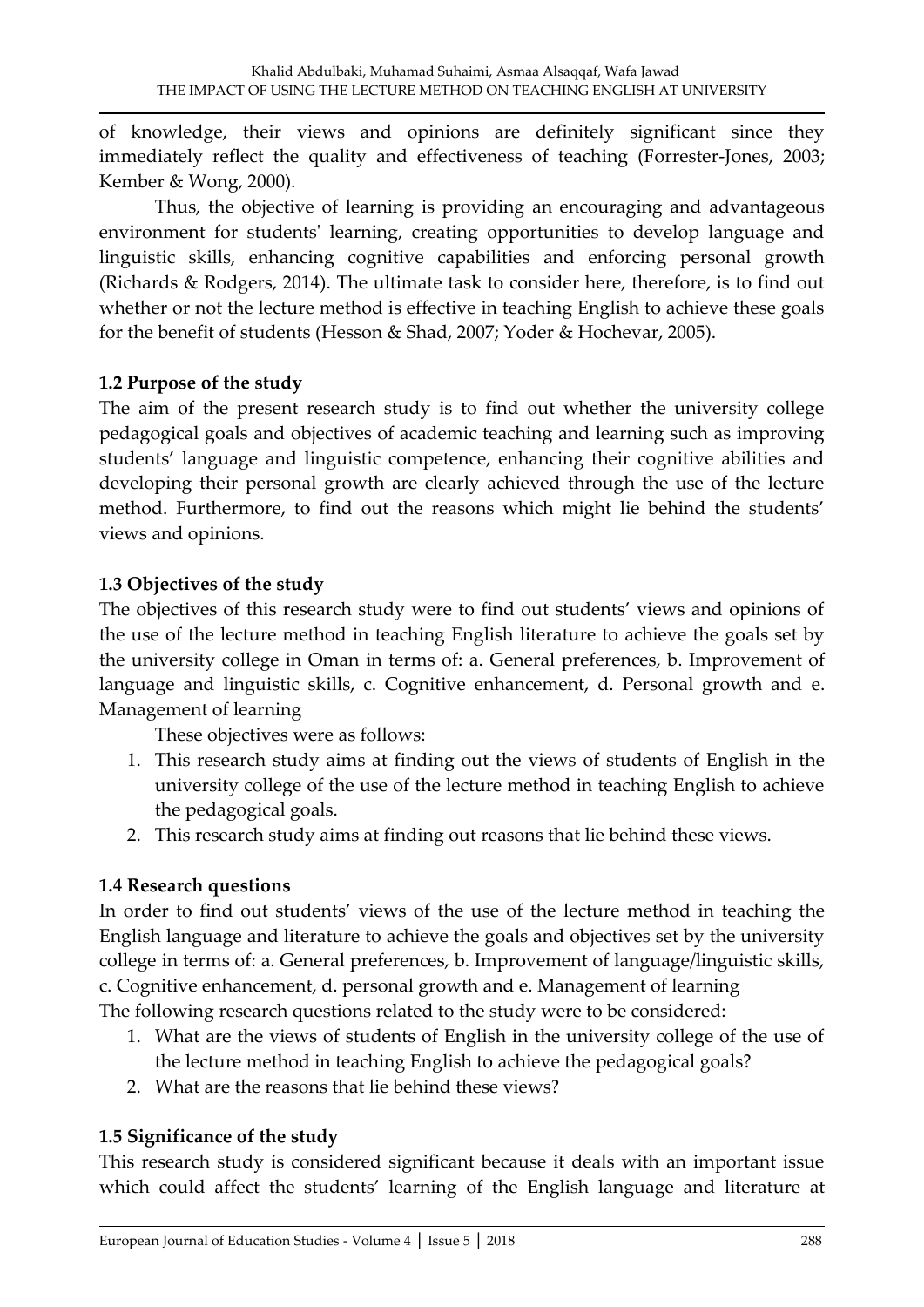university. The quality of teaching provided to students is the prime concern of this institution. They need to reach a certain level of proficiency at the end of the academic term. The improvement includes achieving language mastery, heightening the level of thinking skills and strengthening their personal growth. These goals and objectives should be accomplished by the use of an effective method of teaching.

The ultimate findings, therefore, would contribute to the improvement of students' different language/linguistic skills, cognitive enhancement, and personal growth. Also, the findings would enable the institution to realise the specific needs of the students in order to adopt the teaching technique which is more appropriate and effective for imparting information and knowledge to different levels of learners.

#### **1.6 Limitations of the study**

The research study was carried out in only one educational institution in a particular country which might not reflect the views of students and lecturers of other institutions in other parts of the world. However, although the findings of this research would not be generalized globally, yet they could contribute to conducting similar research related to other disciplines.

## **2. Literature Review**

### **2.1 The use of the lecture method in teaching**

Lectures, though often criticised for their monolithic instruction style and which are associated with the lack of motivation on the side of the students leading to a very low learning success, they are still one of the most efficient educational methods known in higher education. In addition, lectures, as Carpenter (2006) claims, are very adaptive to time tables, other courses, different audiences and new cognitions, and they play a valuable part in the social life of the students.

Nevertheless, the lecture method of teaching is one way channel of communication of information (Charlton, 2006). Students' involvement in this teaching method is mainly to listen, jot down some notes during the lecture, combine the information and organize it (Marmah, 2014; Nicholls, 2002).

Generally speaking, lectures would be used efficiently and effectively if proper means of teaching are found to make them more active, attractive and interesting tools for students in order to decrease their shortcomings such as inducing passivity, limited retention of information, constraining higher order thinking, as well as for lecturers to be able to closely monitor students' learning from lectures (Fry et al, 2009).

## **2.2 Pedagogical aspects of lecture**

A lecture is a straightforward means of communicating knowledge to students. Lecturers would have a great control over what is delivered in the classroom since they are the prime source of information. Huxham (2005) maintains that students who are auditory learners find that lectures appeal to their learning style more than to other students'.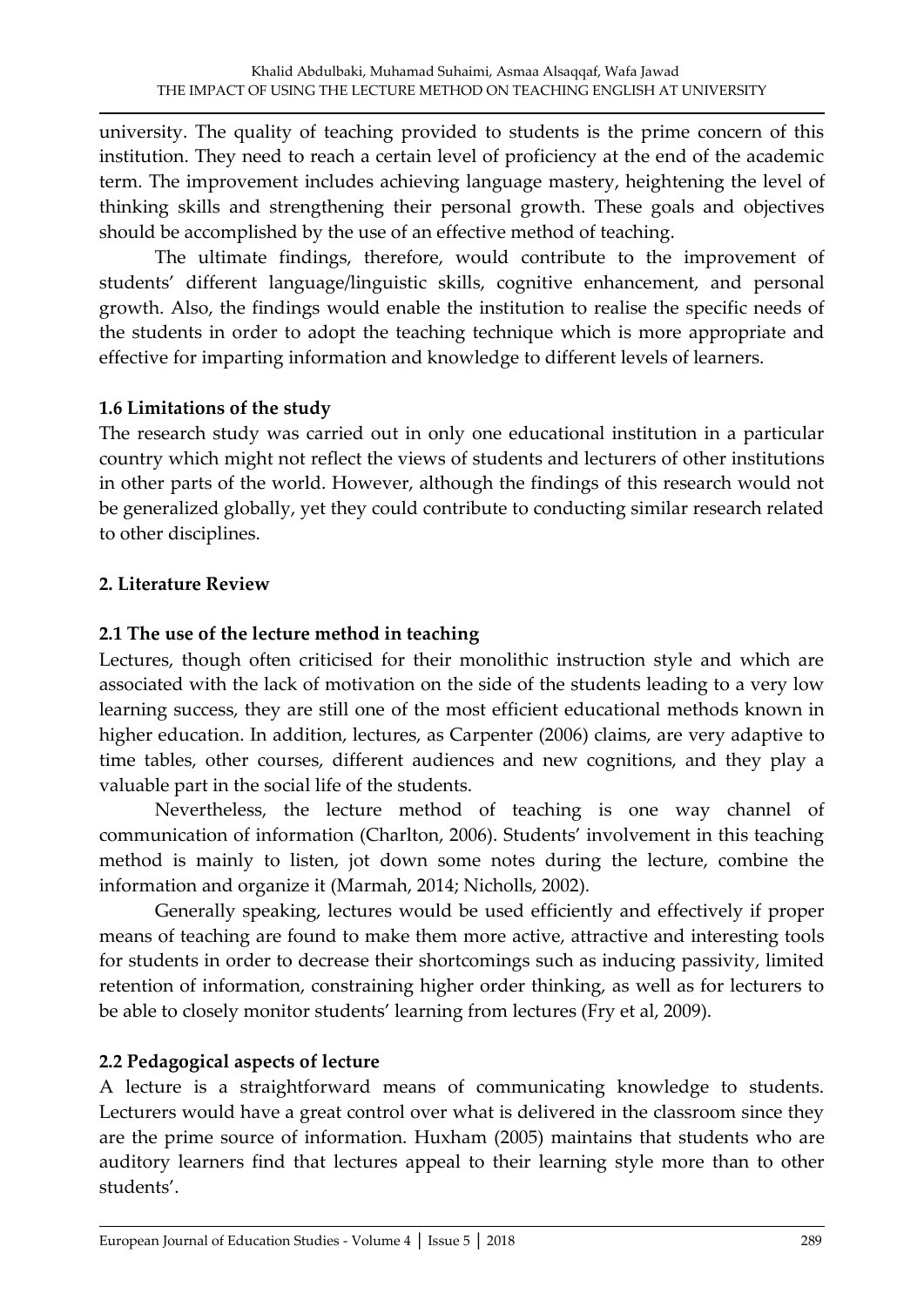Lecturing, as Bligh (2001) postulates, is still the teaching method that dominates in many universities around the world. Its proportion to all other methods may reach two to one, and sometimes it could be the only method used. Probably, most college teachers lecture even those who embrace a modern view of participatory learning still turn to the lecture from time to time. Moreover, research, according to Golding (2001), has consistently shown that in many places traditional lecture methods, in which lecturers talk and students listen, are the dominant feature of many college and university classrooms.

However, a lecture is just one choice in a lecturer's variety of methods. As with all the other choices, it may only be used when they are most appropriate. The lecture method, as Hart et al (2002) assert, continues to play a prominent role in the teaching of most disciplines at universities. This is despite persistent and widespread criticism of the lecture as a common teaching method.

As with other teaching methods in use, the lecture method gets a mixed view among different scholars. Although most of students have been inspired by brilliant lecturers, many learners have been bored, confused and even annoyed by inexperienced lecturers (Cannon & Newble, 2002). On the other hand, Charlton (2006) contends that there seems to be ample evidence that lectures are probably the best practicable teaching method in many circumstances and for many students. However, it is not generally understood why lectures are useful, and the lack of a convincing rationale for lectures has been a major factor in under-estimating their importance.

In agreement with this claim, Ramsden (2003) states that a lecture is mostly easier to be carried out than other methods of teaching. Therefore, the lecture might be the most familiar and acceptable by many lecturers as it could typically be the method they have grown up with through the span of their life. In addition, the lecture method might be commonly used in teaching as many divergent subjects as human mind could imagine.

A good lecture always offers a point of view and an avenue of entry into a field of study, In addition, a lecturer may focus students' attention to help them identify and remember central points of the lecture. The lecture method, therefore, emphasizes the role of the lecturer in communicating knowledge to students (Davis, 2009). The latter's role, thus, is mainly to take notes during the lecture and repeat whatever they have learnt on the exam papers. Students are often passive learners who could most of the time depend on the lecturer in their learning (Brookfield, 1995).

Nevertheless, Lectures are effective educational tools, as Wood et al (2007) argue, if they are skillfully delivered by competent lecturers, with clear and enthusiastic voice, good eye contact, and appropriate gestures. They could be good mainly for auditory learners and those who are aware of different modes of presentation. Lecturers may consider some ways to assist students to make the connections between different representations, especially students whose first language is not English.

Energetic and enthusiastic lecturers, therefore, could offer efficient ways to explain important details to large groups of diverse learners far from one-way monologues that serve as flowing information from a teacher to students. Good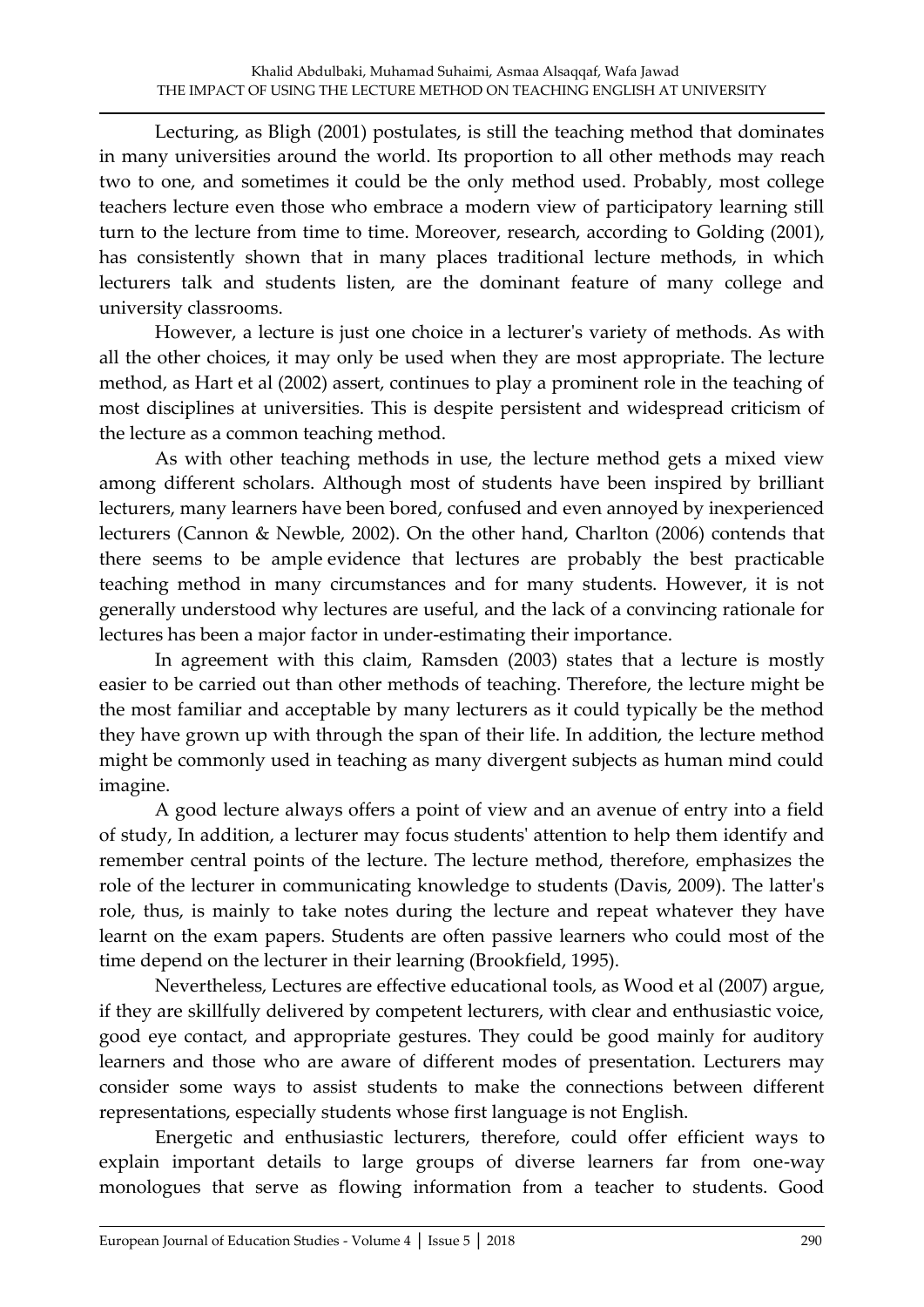lectures, in view of Fisher and Frey (2008), could ground students in an interesting topic and include activities to motivate their critical thinking about that particular topic.

Despite increasing choice of alternatives, the great majority of students, as Charlton (2006) claims, continue to enroll in attendance-based and residential universities where lectures are a primary mode of instruction. Therefore, since lectures are still a popular teaching means at many universities to encourage higher levels of thinking among students, Donald (2002) suggests that lectures may be shaped to encourage them to acquire the needed skills to build on their own existing understanding.

In brief, Fry et al (2009) state that students say that lecturers need to take advantage of their attentive audience in as many ways as possible by soliciting responses and reactions from the students, by providing aids for note-taking and comprehension, and by daring to model learning in action, not learning as passive acquisition.

### **2.3. Criticism of lecturing**

The lecture method involves the lecturer taking the lead in delivering knowledge with minimum or no participation of the students. This is problematic as the students take on a passive role, which can hinder their learning process (Fry et al, 2009). Students need to be alert learners, to keep their minds active and be able to integrate different information. The lecturer could make sure to attract the attention of students through asking questions and encouraging their participation.

The traditional teaching paradigm, thus, places the main responsibility for student learning upon the lecturer's shoulders. That is to say, the lecturer may present almost the same information, lectures to and tests all students regardless of the individual differences among them (Shopov & Pencheva, 2001). Limited or no concern is given to the personal or psychological needs of the individuals.

The lecture method, therefore, is claimed to be teacher-centred where the lecturer occupies most of the lecture time talking to students who may be listening passively (Bligh, 2000; Cook, 2001). There could be some reluctant participation on the part of the students in their learning as they heavily depend on the lecturer for listening to and understanding the relevant material. The consequences in the long run, thus, may not be in the best interests of the learners.

Moreover, Brown & Race (2002) enquires whether this reliance on lecturing is effective for universities to achieve the educational objectives they look for. He also asks if the dependence on lecture method exploits lecturers' time and energy efficiently as well as those of the students. Finally, he asks whether this method gives students deep and advantageous educational experience. The overwhelming evidence, as Davis (2009) claims, indicates that the answer to these questions is negative.

Research had shown that most of these lectures continue for nearly fifty minutes at a time, although the human attention span seems to be considerably less than that, i.e. almost fifteen to twenty minutes at the beginning of a lecture (Biggs & Tang, 2011). Meanwhile, Benjamin (2002) claims that as the lecture begins, most students are paying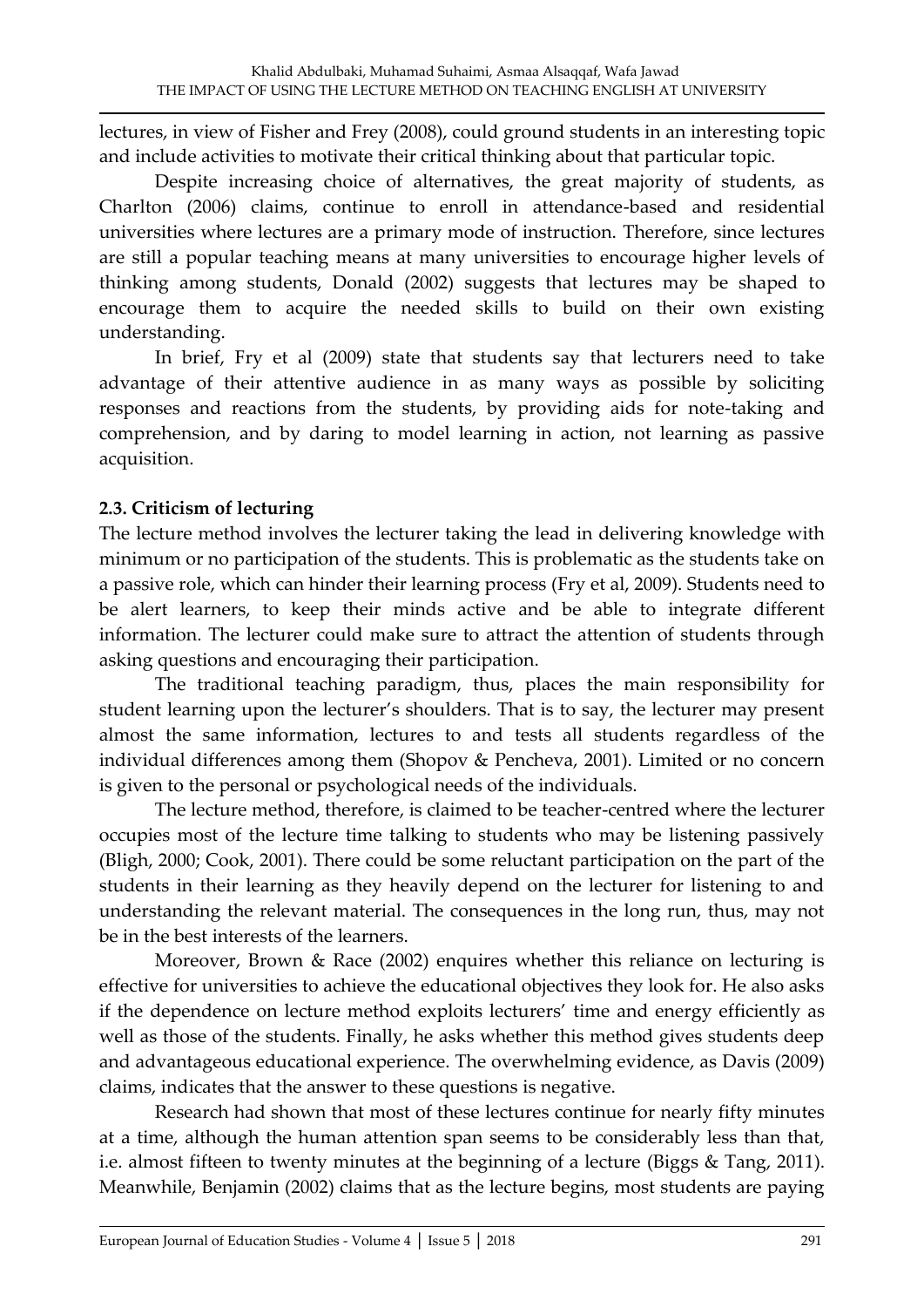close attention but for most students that attention lasts for about 10 minutes. Even with material that may seem interestingly agreeable to the lecturer, it is often a challenge to maintain the active interest of an often distracted audience for such a long period (McKeachie & Svinicki, 2006).

The lecture strength is that it is a way to deliver information to a large number of people at a time, yet the drawback in the lecture is that it produces limited deep knowledge comparing to other used teaching methods (Heppner, 2007; Marmah, 2014). Meanwhile, Daniel (1999) contends that a lecture is not the ideal platform for a complex scholarly argument or a massive accumulation of data. The goal of any lecture is to illuminate a topic, not to baffle students with its nuances or to overload them with so much unnecessary knowledge.

Furthermore, lecturing, as Bligh (2000) claims, could not be as effective as other methods of teaching at university in promoting independent thought or developing student's thinking skills. He adds that a lecturer may dominate the bulk of the lecture time talking to students who have almost nothing to do except listening passively.

Generally speaking, lecture-based instruction imposes an obvious gulf or barrier between the lecturer and student that less experienced lecturer use to maintain control of their classroom. Omatseye (2007) claims that very little verbal and academic exchange may occur between the lecturer and the students during a lecture time.

Therefore, Blumberg (2008) contends that students' actual participation in a lecture could create an encouraging atmosphere for academic learning.

## **3. Method**

## **3.1 Research Design**

The research design for this study employed quantitative data collecting techniques to collect data. The research starts with a survey that aims at looking in depth into the students' views on the lecture method in teaching English literature at university. The quantitative data collection technique involves conducting and administering a questionnaire.

The research is, thus, designed in a way that would allow the researcher to gather, through the coordination with the English Department in the university college, as much data as possible which would assist in answering the research questions. The result would facilitate the development of a framework which could be applied in language and literature classes when the lecture method is used.

## **3.2 Participants**

A sample is a set of respondents selected from a larger population for the purpose of a survey. The study sample in this research comprised ninety nine students in the third and final years who study English language and literature in the Department of English language and literature in a university college.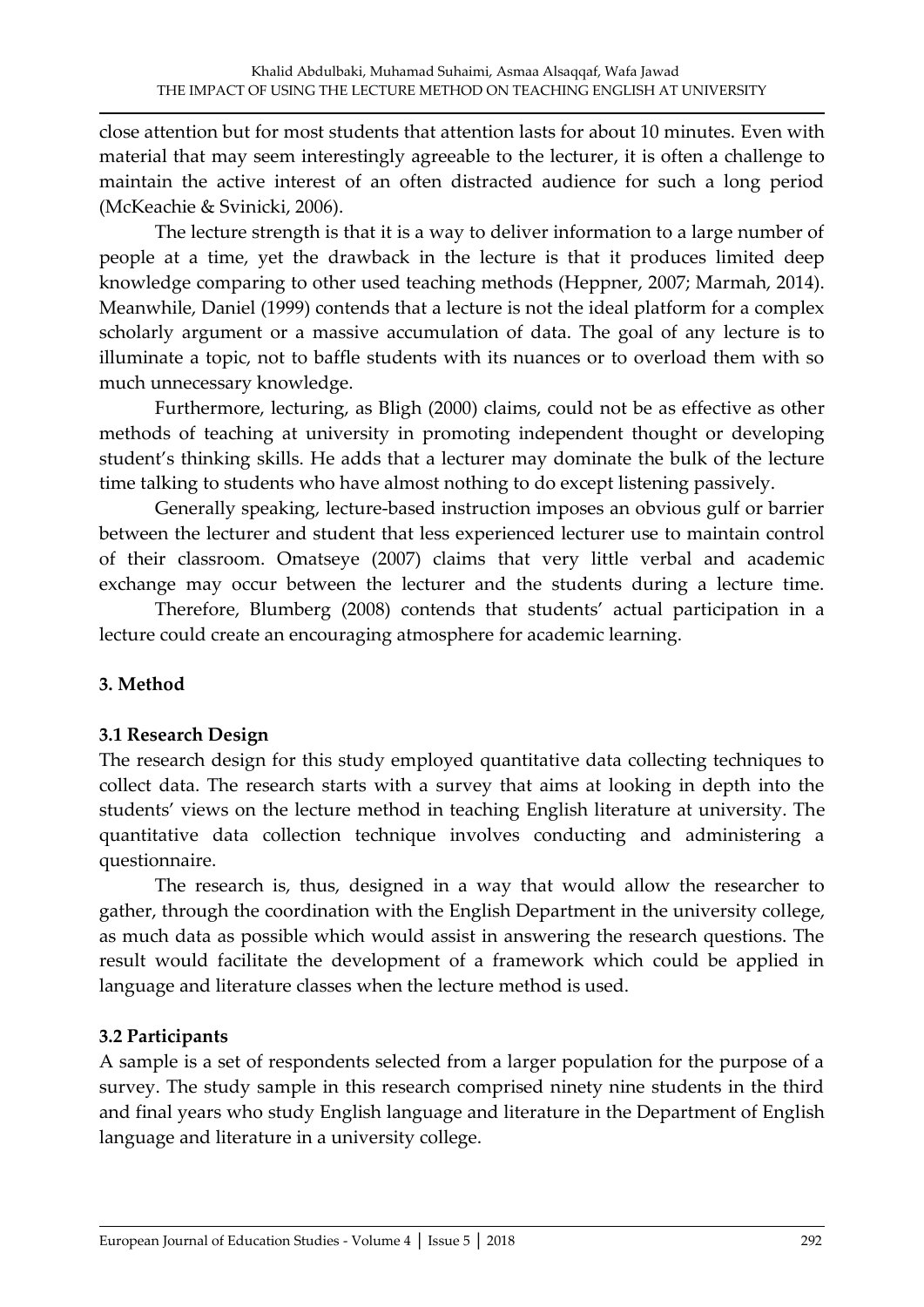For the present research study, judgment sampling is used as it is appropriate in this context. It involves the choice of subjects who are most advantageously placed or in the best position to provide the information required (Saunders et al., 2012).

#### **3.3 Data collection**

The study uses a students' questionnaire designed according to Likert scale of five levels. The aim is to investigate students' perceptions of the value and importance of lecturing, active learning and interactive activities they undertake during lectures. The questionnaire (see Appendix) contained forty questions and was designed so that students could complete it in about 20 minutes. It is divided into four categories:

a. General preferences, b. Improvement of language/linguistic skills, c. Cognitive enhancement, d. Personal growth and e. Management of learning.

#### **3.4 Data analysis**

Data collected would be analysed using SPSS version 20 to get the mean and standard deviation. Prior to analyzing the quantitative data, testing the reliability of instruments is needed. Cronbach's Alpha reliability test was done on the data obtained from the pilot test. It is a coefficient of internal consistency which is commonly used as an estimate of the reliability of a psychometric test for a sample of examinees. In this study, the computed range of the pilot testing participated by the randomly selected thirty students in the third and fourth years of the university college is 0.830 which could be interpreted as having reliability in the instrument (Cronbach, 2004). As for the internal consistency of each category, the computed reliability analysis test is shown as follows:

| Category                                     | Lecture |
|----------------------------------------------|---------|
| a. General preferences                       | 0.982   |
| b. Improvement of language/linguistic skills | 0.776   |
| c. Cognitive enhancement                     | 0.971   |
| d. Personal growth                           | 0.720   |
| e. Management of learning                    | 0.984   |

**Table 3.1:** Reliability of constructs on the lecture method

Table 3.1 shows that the students' responses for the lecture method showed the value of more than 0.60. All the values are higher than the acceptable lower limit of 0.6 according to Nunnally (1978).

#### **4. Results and Findings**

Students were asked forty questions to gather information on their perceptions of the lecture method. The majority of respondents indicated that the method had been of value to them. Likewise, majority of respondents indicated that they had learned a lot from the lecture method material as interesting. However, majority of respondents indicated a preference for interaction during the lecture.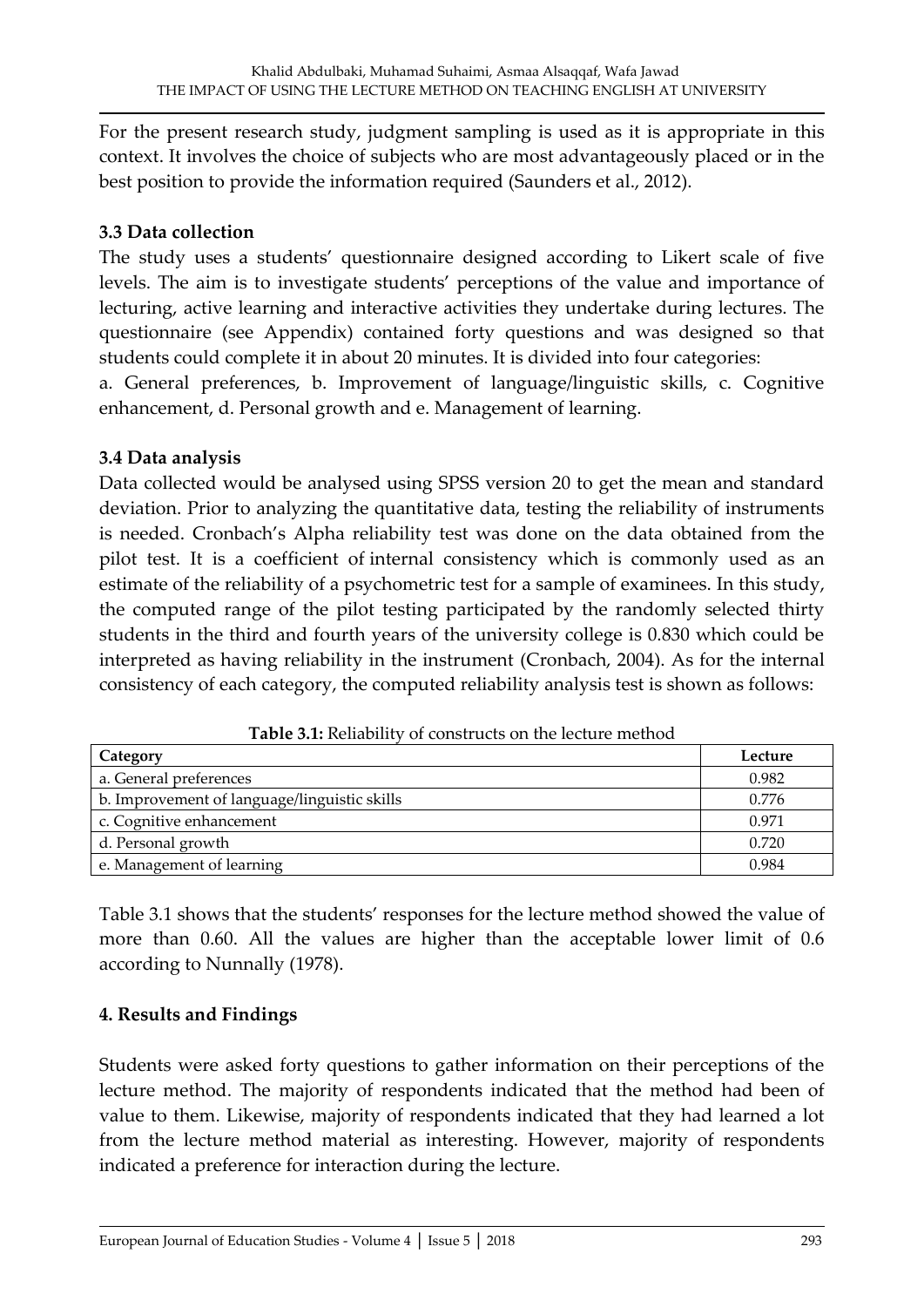#### **4.1 Analysis of Students' questionnaire**

The views of students of the lecture method are shown in the following table:

|                                              |      | Lecture |  |  |
|----------------------------------------------|------|---------|--|--|
| <b>Categories</b>                            | Mean | Rank    |  |  |
| a. General preferences                       | 3.06 |         |  |  |
| e. Management of learning                    | 2.88 |         |  |  |
| d. Personal growth                           | 2.88 |         |  |  |
| c. Cognitive enhancement                     | 2.88 |         |  |  |
| b. Improvement of language/linguistic skills | 2.87 | Ш       |  |  |

In Table 4.1 the views of students for the lecture method, reveals that the category 'General preferences' has a neutral mean of 3.06 and comes in rank 1 while the category 'Improvement of language/linguistic skills' has also a neutral mean of 2.87 to be in the last place in ranking

According to statistics, a result is considered significant because it has been predicted as unlikely to have occurred by chance alone (Sirkin, 2005). *P*-values are often coupled to a significance or alpha  $(\alpha)$  level, which is also set ahead of time, usually at 0.05 (5%). Thus, if a *p*-value was found to be less than 0.05, then the result would be considered statistically significant (Schlotzhauer, 2007).

| Item<br>No. | A. General Preferences                                             | Mean | S.D  |
|-------------|--------------------------------------------------------------------|------|------|
| 1.          | I benefit from lecturing.                                          | 2.98 | 1.28 |
| 2.          | I feel bored during the lecture.                                   | 3.02 | 1.12 |
| 3.          | I am attentive through the whole lecture.                          | 2.77 | 1.10 |
| 4.          | I like to listen to the lecturer and the students.                 | 3.48 | 0.99 |
| 5.          | Concentrating on the text is useful.                               | 3.22 | 1.08 |
| 6.          | I like to have lecturing more often.                               | 2.85 | 1.12 |
| 7.          | I like lecturing as well as discussion during the same lecture.    | 3.91 | 0.81 |
| 8.          | The lecture method should be applied to all subjects.              | 2.81 | 1.05 |
| 9.          | I intend to apply the lecture method in my future teaching career. | 2.64 | 1.01 |

**Table 4.2:** Students' responses to lecture method with reference to General Preferences

Table 4.2 shows students' responses to lecture method regarding general preferences. Students have high mean in item 7 as they agree that they 'like to have lecturing and discussion in the same lecture' (Mean= 3.80, SD= 0.81) and in item 4 that they 'like to listen to the lecturer and the students' (Mean= 3.48, SD= 0.99). Students, have neutral mean value in item 5 as they believe that 'it is useful to concentrate on the text (Mean=3.22, SD=1.08) and in item 2 they 'feel exited during the lecture (Mean =23.2, SD=1.12).

Students also have neutral mean in regard to lecturing as it is shown in item 1 with respect to 'benefits gained by students from lecturing (Mean= 2.98, SD= 1.28), in item 3 where students are also neutral in being 'attentive through the whole lecture' (Mean= 2.85, SD= 1.10), in item 8 the lecture method 'should be applied to other subjects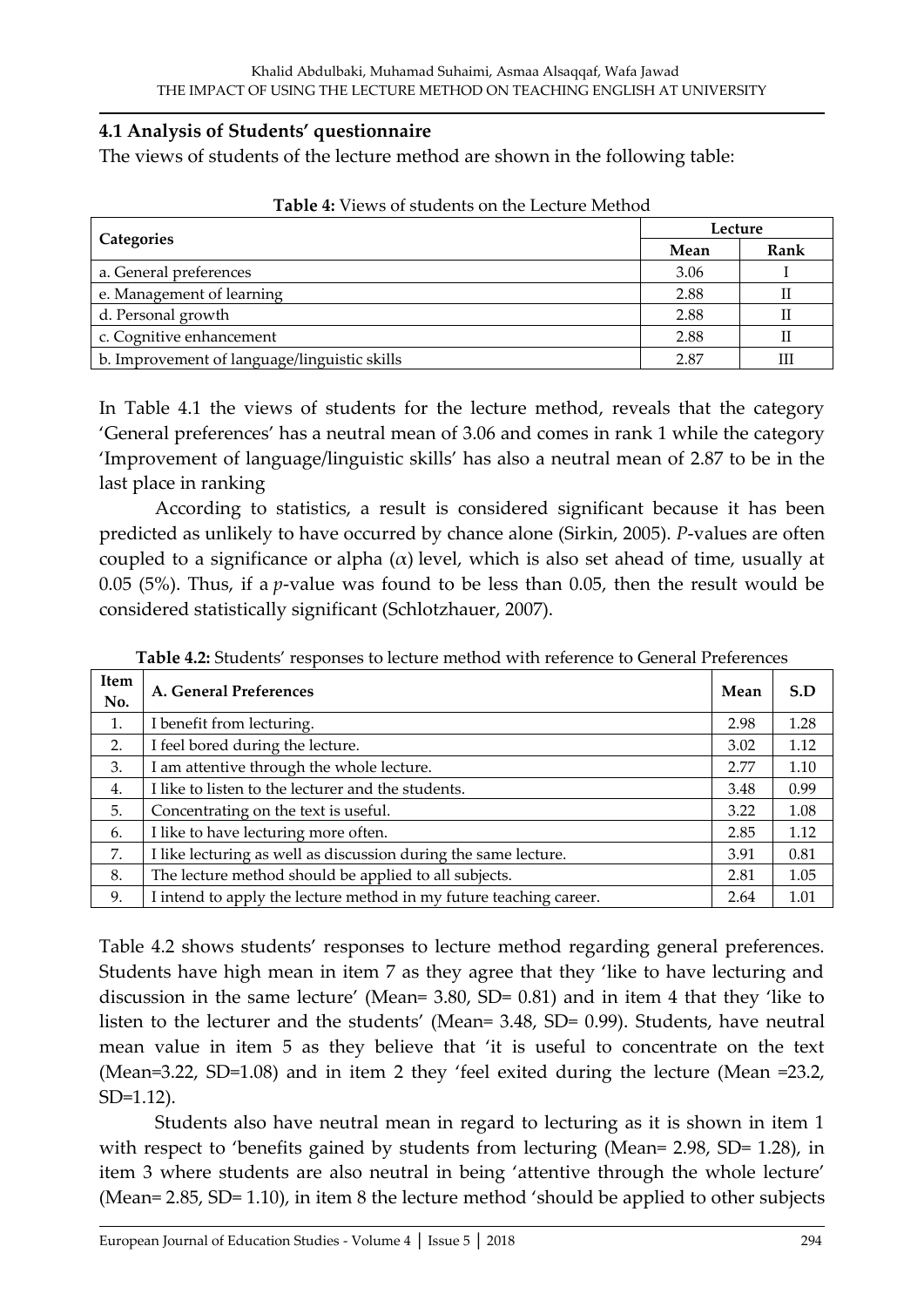too' (Mean=2.81, SD=1.05), in item 6 where they express their inclination to have lecturing more often (Mean= 2.77, SD= 1.12), and in item 9 as students refer to their intention to apply the lecture method in teaching career in future (mean=2.64, SD=1.01). It is noticed that students have the tendency to enjoy the benefits of lecturing and discussion during the same lecture period. Nonetheless, they are neutral regarding the application of the lecture method to all subjects and their intention to apply the lecture method in their future teaching career.

| Item<br>N <sub>o</sub> | <b>B. Language and Linguistic Skills</b>                              | Mean | S.D  |
|------------------------|-----------------------------------------------------------------------|------|------|
| 10.                    | In lecturing, I am able to listen to others' opinions and take notes. | 2.70 | 1.08 |
| 11.                    | I am able to ask and answer questions during the lecture.             | 2.49 | 1.02 |
| 12.                    | I am able to make an oral summary of the topic of lecture.            | 2.63 | 1.02 |
| 13.                    | I am able to give short talk on the topic of the lecture.             | 2.61 | 0.92 |
| 14.                    | I am able to express my ideas which can be understood by others.      | 2.70 | 0.99 |
| 15.                    | I feel my fluency develops by the lecture method.                     | 2.74 | 1.14 |
| 16.                    | My pronunciation improves by the lecture method.                      | 2.93 | 1.24 |
| 17.                    | My command of the English grammar improves through lecturing.         | 3.46 | 1.17 |
| 18.                    | My vocabulary increases by lecturing.                                 | 3.58 | 1.09 |

**Table 4.3:** Students' responses to lecture method with reference to Linguistic Skills

The above table shows the statistically computed data on students' responses with regard to the lecture method used in teaching literature in terms of improvement of language/linguistic skills. The high mean is shown in item 18 where students agree that they 'obtain more vocabulary in the lecture (Mean=3.58, SD=1.09) and they identify relatively less in item 17 with the 'improvement of their command of English grammar' (Mean= 3.46, SD= 1.17).

Meanwhile, neutral mean is realised in item 16 in relation to 'improvement in students' pronunciation during lecture' (Mean= 2.93, SD=1.24), in item 15 'improvement in student fluency' (Mean= 2.74, SD= 1.14), in item 10 as they have the 'ability to listen to others opinions and take notes' (Mean= 2.70, SD=1.08) and in item 14 regarding their 'ability to express ideas' (Mean = 2.70, SD= 0.99).

Students in item 12 are also neutral towards ability to 'make oral summary of the topic of discussion' (Mean= 2.63, SD=1.02) and in item 11 as they refer to their ability to 'ask and answer questions' (Mean= 2.61, SD= 1.02). In item 13, however, students disagree regarding their ability to 'give short talks during lecturing' (Mean= 2.49, SD= 0.92).

Although students' vocabulary increases and their command of English grammar is enhanced by lecturing, other activities required for improvement of linguistic skills such as students' pronunciation would need to be met. Students also doubt their ability to express thoughts as limited opportunities may be given to students in the class to participate and contribute to their learning (Daniel, 1999; Fisher & Frey, 2008).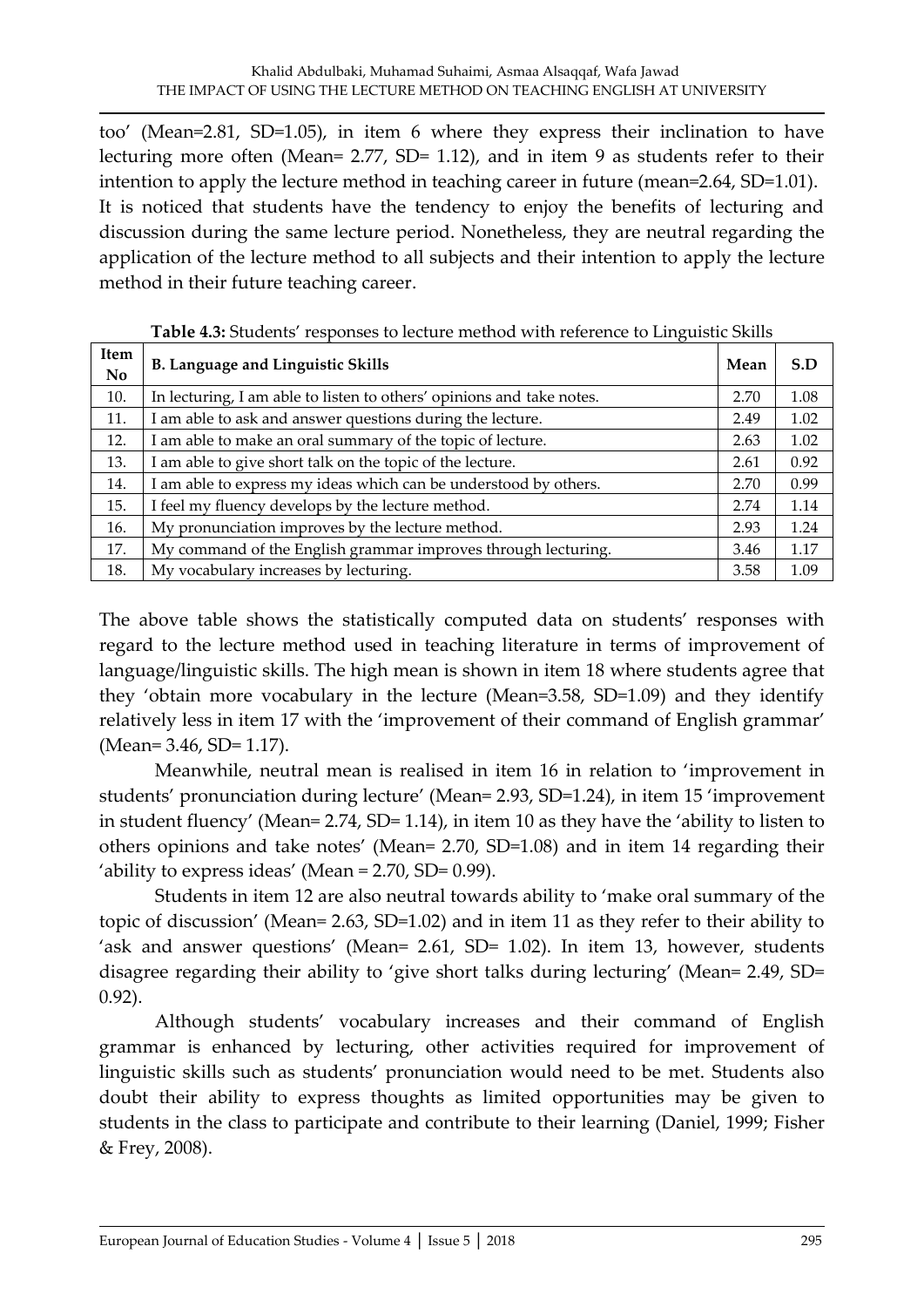|                   | <b>Table 4.4:</b> Students' responses to lecture method with reference to Cognitive Enhancement |      |      |  |
|-------------------|-------------------------------------------------------------------------------------------------|------|------|--|
| Item<br><b>No</b> | C. Cognitive Enhancement                                                                        | Mean | S.D  |  |
| 19.               | In lecturing, I am able to identify ideas in the topic of the lecture.                          | 3.04 | 1.12 |  |
| 20.               | am able to analyze detailed information while listening to a lecture.                           | 2.61 | 0.99 |  |
| 21.               | am able to extract detailed opinions while listening to a lecture.                              | 2.47 | 0.87 |  |
| 22.               | am able to compare my ideas with others' ideas in a lecture.                                    | 2.54 | 0.99 |  |
| 23.               | I broaden my general knowledge through a lecture.                                               | 3.77 | 1.03 |  |
| 24.               | I am able to distinguish between different opinions in a lecture.                               | 2.88 | 1.10 |  |

|  |  | <b>Table 4.4:</b> Students' responses to lecture method with reference to Cognitive Enhancement |  |
|--|--|-------------------------------------------------------------------------------------------------|--|
|  |  |                                                                                                 |  |

Table 4.4 reveals students' responses to lecture method with reference to cognitive enhancement. High mean is related to students' agreement in item 23 that lecturing 'widens general knowledge' (Mean= 3.77, SD=1.03), and in item 19 as they have ability to 'identify ideas in topic of lecture' (Mean=3.04, SD=1.12).

Neutral value is recognised in item 24 where students are able to 'distinguish between different opinions in a lecture' (Mean=2.88, SD=1.10) and in item 20 as they refer to their 'ability to analyse information in the lecture' (Mean= 2.61, SD= 0.99). Students, however, show their disagreement in item 22 in reference to their ability to 'compare their ideas with others' (Mean= 2.54, SD= 0.99) and in item 21 where students have less confidence in their ability to extract detailed opinions (Mean= 2.47, SD= 0.87). As it is gathered from above, students benefit from lecturing through widening the scope of their general knowledge. Nevertheless, they lack the opportunity to compare their ideas with others' or confidence in ability to extract detailed opinions during the lecture.

| <b>Item</b><br>N <sub>o</sub> | D. Personal Growth                                                          | Mean | S.D  |
|-------------------------------|-----------------------------------------------------------------------------|------|------|
| 25                            | I am able to state my points of view without hesitation during the lecture. | 3.20 | 1.13 |
| 26                            | I want to present my opinion during lecturing but afraid to do so.          | 3.24 | 1.23 |
| 27                            | I prefer others to state their opinions during the lecture.                 | 2.89 | 1.23 |
| 28                            | I expect the lecturer to ask for my opinion during the lecture.             | 3.20 | 1.13 |
| 29                            | My self-confidence increases through lecturing.                             | 2.74 | 1.14 |
| 30                            | I am motivated to participate actively in future lectures.                  | 2.70 | 1.08 |

**Table 4.5:** Students' responses to lecture method with reference to Personal Growth

The above table discusses students' responses to lecture method with reference to personal growth. The students' views of the lecture is noticed in their neutral mean value in item 27 for 'others to express opinions' (Mean= 3.24, SD= 1.23), the ability in item 25 to 'state viewpoints without hesitation' (Mean= 3.20, SD= 1.13), and in item 28 where students 'expecting the lecturer to ask their opinions' (Mean= 3.20, SD=1.13).

Neutral means are also found in item 26 with the fear among students to 'express their opinions' (Mean= 2.89, SD= 1.23), in item 29 as 'self-confidence increases through lecturing (Mean=2.74, SD=1.14) and in item 30 as students' believe that they are 'motivated to participate actively in future lectures' (Mean=2.70, SD=1.08).

Students are not sure whether to voice their opinions in a lecture, leave this task to be carried out by others or wait for the lecturer to ask them. They are not sure either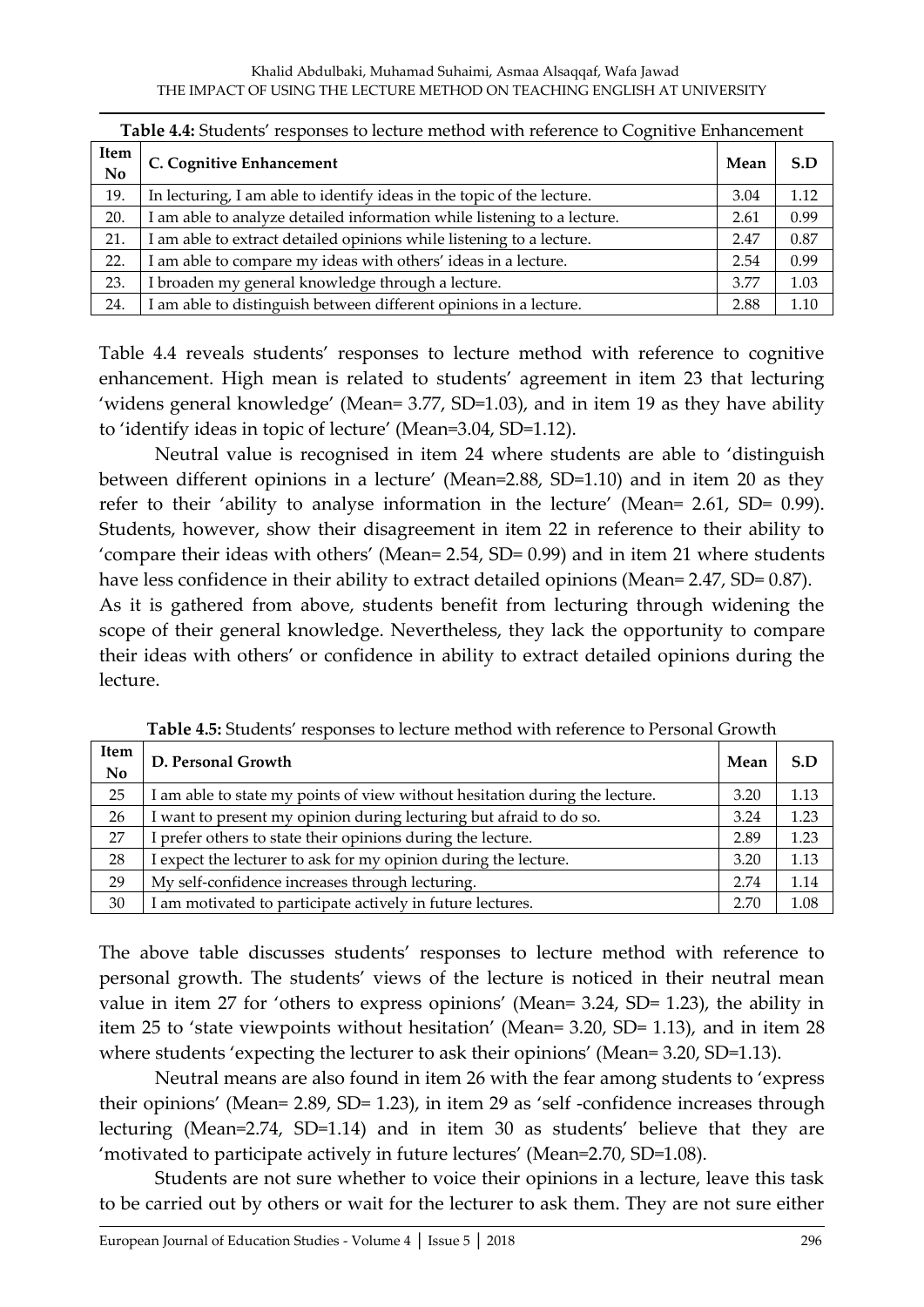of the increase in their self-confidence or whether they are motivated to participate actively in future lectures.

| Item<br>N <sub>o</sub> | E. Management of Learning                                                    | Mean | S.D  |
|------------------------|------------------------------------------------------------------------------|------|------|
| 31                     | The lecturer may raise topics for the lecture along with students.           | 2.96 | 1.12 |
| 32                     | The lecturer may notify us in advance of the topic of the lecture.           | 3.60 | 1.05 |
| 33                     | The lecturer may help us form our sentences during the lecture.              | 3.00 | 1.09 |
| 34                     | The lecturer may correct our pronunciation immediately.                      | 3.10 | 1.13 |
| 35                     | The lecturer usually gives us opportunities to talk in the lecture.          | 1.98 | 1.25 |
| 36                     | Few students only talk all the time.                                         | 2.88 | 1.10 |
| 37                     | The lecturer dictates points of view during lecture.                         | 3.80 | 1.42 |
| 38                     | The lecturing topics are relevant to our preferred choices.                  | 3.10 | 0.99 |
| 39                     | Only the lecturer should talk during the lecture                             | 2.76 | 1.22 |
| 40                     | As a student, I should be free whether or not to participate in the lecture. | 3.25 | 1.10 |

**Table 4.6:** Students' responses to lecture method with reference to Management of Learning

Table 4.6 discusses students' responses to the lecture method with reference to management of learning. The students high mean is related to their agreement to item 40 in regard to 'participating during the lecture should be free' (Mean= 3.91, SD= 1.10) and in item 32 as students assume that the lecturer may 'notify them in advance of the topic of the lecture' (Mean=3.60, SD=1.05).

Neutral means are noticed in item 37 that the lecturer 'dictates his points of view during the lecture' (Mean= 3.25, SD= 1.42), in item 38 the lecture topics are 'relevant to students' preferred choices' (Mean=3.10, SD=0.99), in item 34 the lecturer may 'correct their pronunciation immediately' (Mean=3.10, SD=1.13), in item 33 the lecturer 'helps students form sentences' (Mean= 3.00, SD= 1.09).

However, in item 31 the lecturer 'raises topics for the lecture along with students has the mean of (Mean=2.96 SD= 1.12), in item 35 the lecturer 'gives students opportunities to talk in the lecture' (Mean=2.88, SD=1.25), in item 39 'only the lecturer should talk during the lecture' (Mean= 2.76, SD= 1.22. On the other hand, students in item 36 disagree that 'few students only talk all the time' (Mean=1.98, SD=1.10).

Students believe that they are free to participate in the lecture and that the lecturer notifies them about the topic prior to the coming lecture. Nonetheless, students are uncertain that the lecturer dictates his points of view and the lecture topics are relevant to students' preferred choices.

#### **5. Discussion**

#### **5.1 Students' views on using the lecture method**

Students were asked to respond to a questionnaire to gather information on their perceptions of the lecture method. Majority of respondents indicated that the method had been of value to them (Charlton, 2006). Likewise, majority of respondents indicated that they had learned a lot from the lecture material as it is interesting. However, majority of them refer to the lack of motivation to participate during the lecture.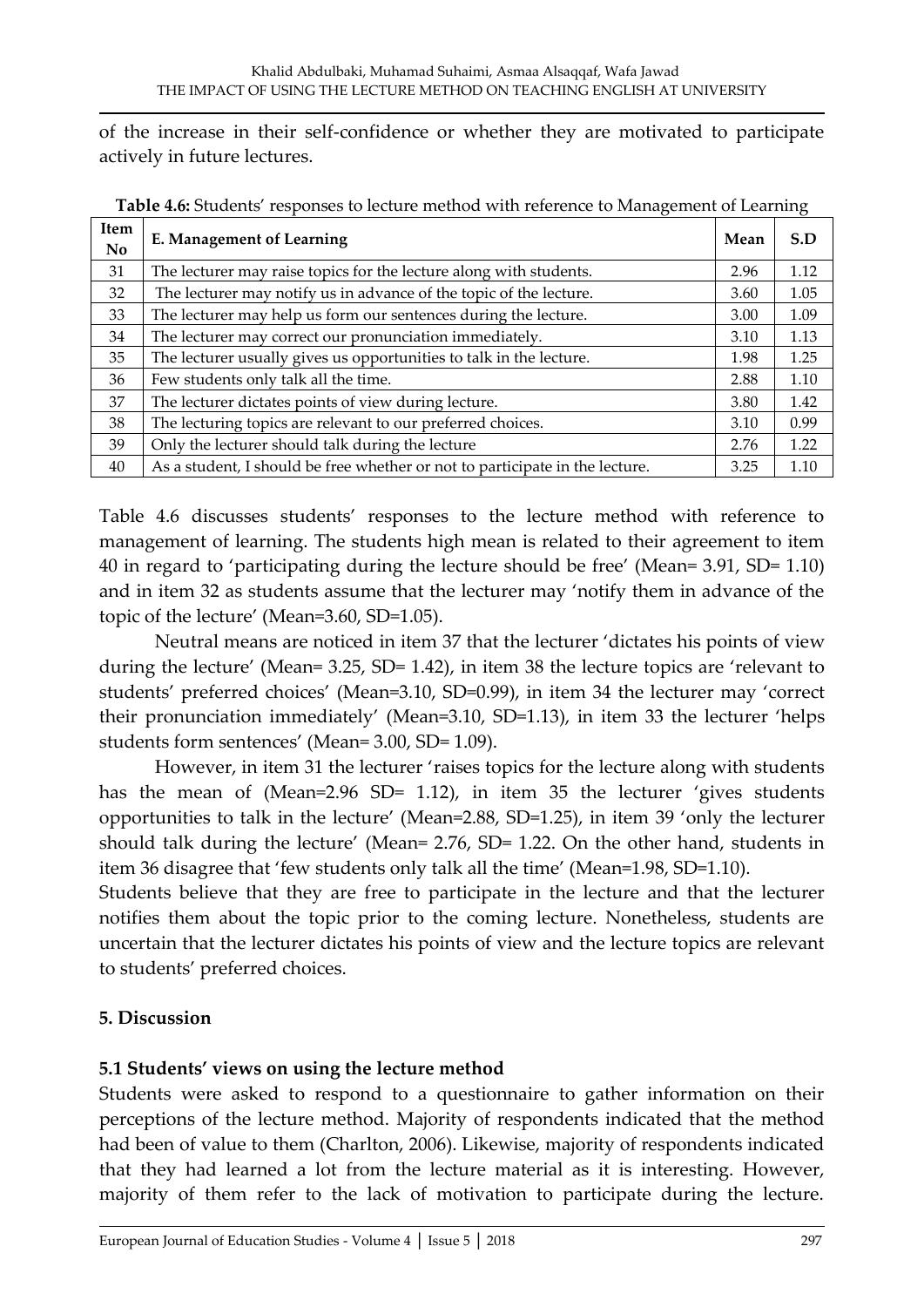Meanwhile, few indicated that there is no opportunity to interact during the lecture since the lecturer is the only authority as he dictates his points of view in the class (Fry et al, 2009).

The research work showed that students have neutral cumulative mean of 2.97 regarding the use of the lecture method in teaching English in terms of the five categories included in the questionnaires of this research. Students' perceptions on the lecture method revealed that students' opinions on the lecture method ranged from a mean of 1.98 Management of learning to a mean of 3.91 for General preferences.

### **5.2 Analysis of students' views**

The analysis of students' views and opinions of the lecture method, Table 4.1, the category 'General preferences' is highest in ranking while improvement of language skills is the lowest. As for table 4.2, it showed that the item with the highest mean among the five categories is from General preferences, 'I like lecturing as well as discussion during the same lecture.' with agree mean value. Meanwhile, the lowest is from Table 4.6 Management of learning, 'The lecturer usually gives us opportunities to talk in the lecture' with disagree mean.

The details of each of the five categories revealed that for General preferences, Table 4.2, the item with the highest mean is 'I like lecturing as well as discussion during the same lecture.' while for the lowest is 'I am attentive through the whole lecture.'

For Language and Linguistic Skills, Table 4.3, the highest is 'My vocabulary increases by lecturing' while the lowest is 'I am able to ask and answer questions during the lecture'.

For Cognitive Enhancement, Table 4.4, the highest is 'I broaden my general knowledge through lecturing.' while the lowest is 'I am able to extract detailed opinions while listening to a lecture.

For Personal Growth, Table 4.5, the highest is 'I want to present my opinion during the lecture but afraid to do so.' while the lowest is 'I am motivated to participate actively in future lectures'.

As for Management of Learning, Table 4.6, the item with the highest mean is 'The lecturer dictates points of view during lecture' while the lowest is 'The lecturer usually gives us opportunities to talk in the lecture'.

## **6. Implications for teaching and learning**

The implications for teaching and learning would be rather noticeable. For students, active participation in the college class improves student's learning of course content and development of problem solving. Participation in the class would also develop students' oral communication and critical thinking.

Furthermore, lecturers of English at university may find it the right time for them to accept the fact that actual participation of students in their learning is an urgent and significant issue to achieve the goals set by their educational institutions. It certainly does not affect the role of the lecturer as an educator and leader. On the contrary, it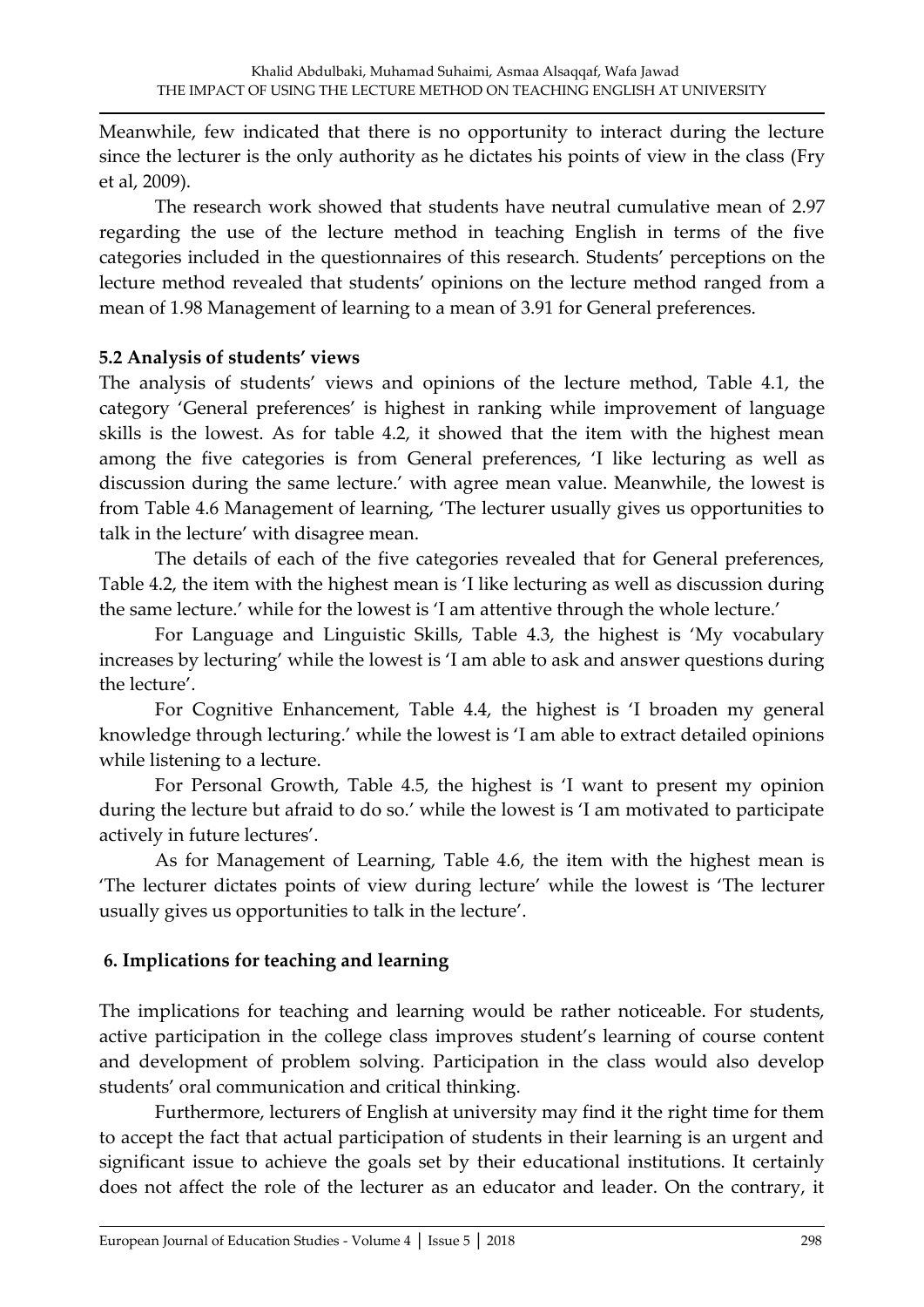could create an active and enjoyable atmosphere for exchanging knowledge and improving skills.

#### **7. Conclusion**

In conclusion, it would not be unusual to state the simple fact that good teaching would lead to better learning. It has been reaffirmed that lecturing could be an essential means for communicating knowledge at university. Yet, learners may need more participation in class to consolidate their learning. The method of teaching preferred by students could have a great impact on the outcomes that would be eventually achieved by them at the end of a course. Lecturers, therefore, may bear a huge ethical responsibility towards themselves and their students.

#### **References**

- 1. Alami, M. (2016). Causes of Poor Academic Performance among Omani. Students. *International Journal of Social Science Research*. *4*(1)
- 2. Al-Issa, A. (2009b). Omani ELT school curriculum: Policy & practice. Paper presented in the Oman Annual International ELT Conference, *The Language Centre, Sultan Qaboos University, Muscat*.
- 3. Al-Mahrooqi, R. & Denman, C. (2015). *Issues in English education in the Arab world.* UK: Cambridge Scholars Publishing.
- 4. Atkins, M. and brown, G., (2002). *Effective teaching in higher education*. Taylor &
- 5. Francis e-Library*.*
- 6. Biggs, J. and Tang, C. (2007). *Teaching for quality learning at university.* Maidenhead: Open University Press.
- 7. Bligh, D. A. (2000). *What's the use of lectures?* (1st Ed.). San Francisco: Jossey- Bass Publishers.
- 8. Blumberg, P. (2008). *Developing learner-centered teachers: A practical guide for faculty*. San Francisco: Jossey-Bass.
- 9. Brookfield, S. D. (1995). *Becoming a critically reflective teacher*. San Francisco: Jossey.
- 10. Brookfield, S.D. (1996). *Understanding and facilitating adult learning*. Milton Keynes: Open University Press. pp.1-49.
- 11. Brown, S & Race, P. (2002). Lecturing: A practical guide. London: Routledge.
- 12. Brumfit, C & Carter, R. (Eds.). (1986). *Literature & language teaching*. Oxford & New York: Oxford University Press
- 13. Cannon, R. & Newble, D. (2002). *A handbook for teachers in universities and colleges: A guide to improving teaching methods*. London: Kogan Page Ltd
- 14. Carpenter, J. M. (2006). Effective teaching methods for large classes**.** *Journal of Family & Consumer Sciences Education*, 24*(2),*13-23.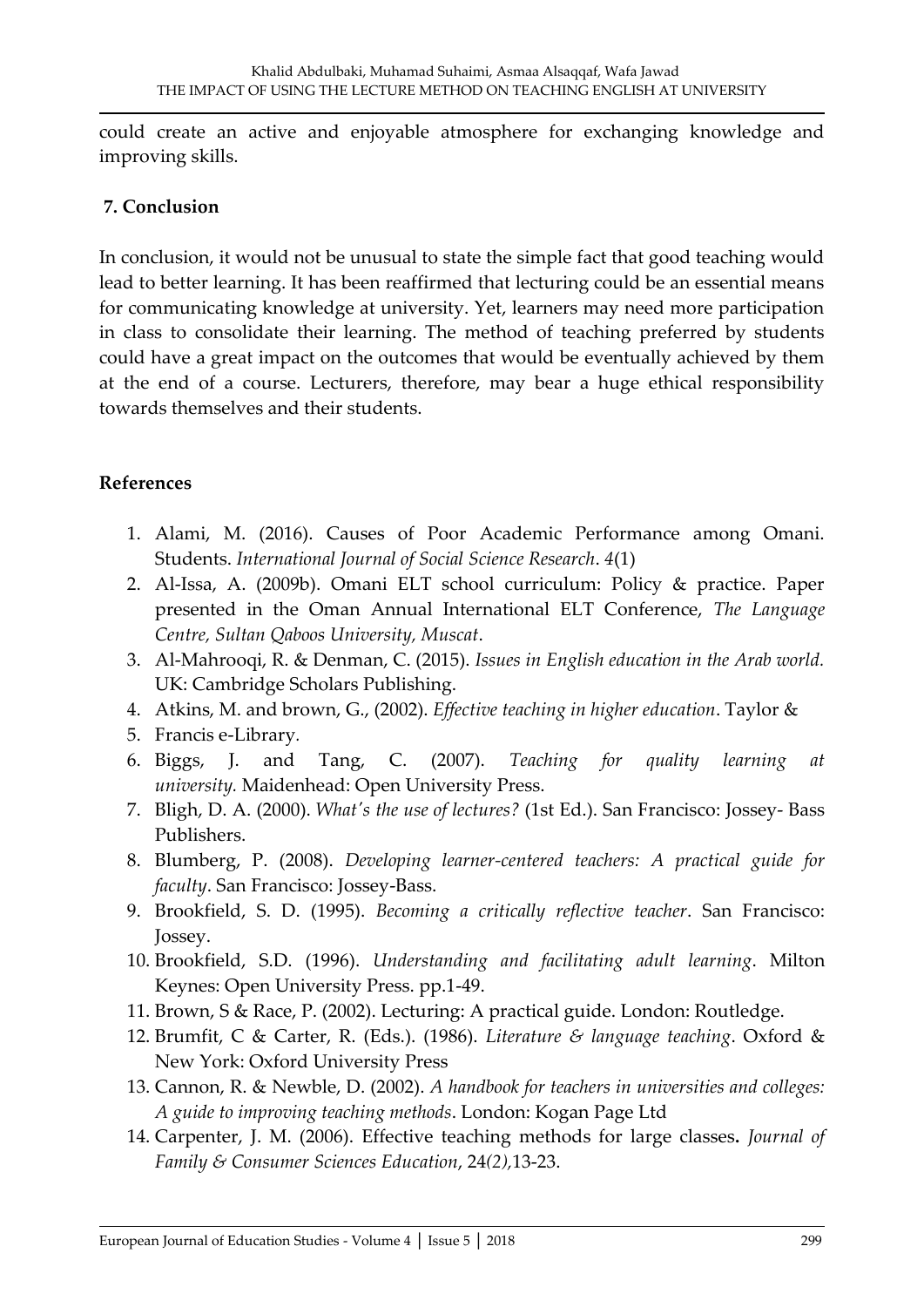- 15. Cascio, C. (2015). Factors of poor student performance. Retrieved October 16, 2015, from [http://classroom.synonym.com/factors-poor-student-performance-](http://classroom.synonym.com/factors-poor-student-performance-12636.html)[12636.html](http://classroom.synonym.com/factors-poor-student-performance-12636.html)
- 16. Charlton, B. (2006). Lectures are an effective teaching method because they exploit human evolved 'human nature' to improve learning-*Medical Hypotheses*, 67,261-5.
- 17. Cook, V. (2001). *Second language learning and language teaching (3rd Edition).* New York: OUP Inc.
- 18. Daniel, E. (1999). *Lecture-discussion method*. Retrieved January 30, 2016, from <http://www.ils.unc.edu/daniel/214/lecture.html>
- 19. Davis, B., G. (2009). *Tools for teaching*. San Francesco: Jessey-Bass.
- 20. Donald, J. G. (2002). *Learning to think: Disciplinary perspectives*. San Francisco, CA: Jossey-Bass Publishers.
- 21. Emenyeonu, O. (2012). Student-Centered Learning in Oman: Challenges and Pitfalls. *International Journal of Learning & Development*, 2(5), 243-254.
- 22. Fisher, D. & Frey N. (2008). *Better learning through structured teaching*. Alexandria, USA: ASCD.
- 23. Forrester-Jones, R. (2003). Students' perceptions of teaching: The research is alive and well. *Assessment and Evaluation in Higher Education*, *28*(1), 59-69.
- 24. Fry, H., Ketteridge, S. & Marshall, S. (2009). *A handbook for teaching and learning in higher education: enhancing academic learning*. London: Routledge Falmer.
- 25. Galbraith, M. W. (Ed.). (2004b). *Adult learning methods: A guide to effective instruction* (3 Ed.). Malabar, FL: Krieger.
- 26. Ganyaupfu, E. M. (2013). Teaching methods and students' academic performance. *International Journal of Humanities and Social Science Invention*. *2*(9), 29-35.
- 27. Gibbs, G. (1981). Twenty terrible reasons for lecturing. SCED Occasional Paper No. 8, Birmingham.
- 28. Gilstrap, R. L., & Martin, Wi. R. (1975). *Current strategies for teachers: A resource for personalizing instruction.* Pacific Palisades, CA: Goodyear Publishing Company.
- 29. Hart, S., Dixon, A., Drummond, M.J. & McIntyre, D. (2004). *Learning without Limits*. Maidenhead: Open University Press.
- 30. Heppner, F. (2007). *Teaching the large college class: A guidebook for instructors with multitudes*. San Francisco: Jossey-Bass.
- 31. Hesson, M. & Shad, K. (2007). A student-centered learning model. *American Journal of Applied Sciences*, 628-636.
- 32. Kember, D., & Wong, A. (2000). Implications for evaluation from a study of students' perceptions of good and poor teaching. *Higher Education*, *40*(1), 69-97
- 33. Marmah, A. A. (2014). Students' perception about the lecture as a method of teaching in tertiary institutions. *International Journal of Education and Research, (2)*6.
- 34. McKeachie, W. J., & Svinicki, M. (2006). *McKeachie's teaching tips: Strategies, research, and theory for college and university teachers*. Boston: Houghton-Mifflin.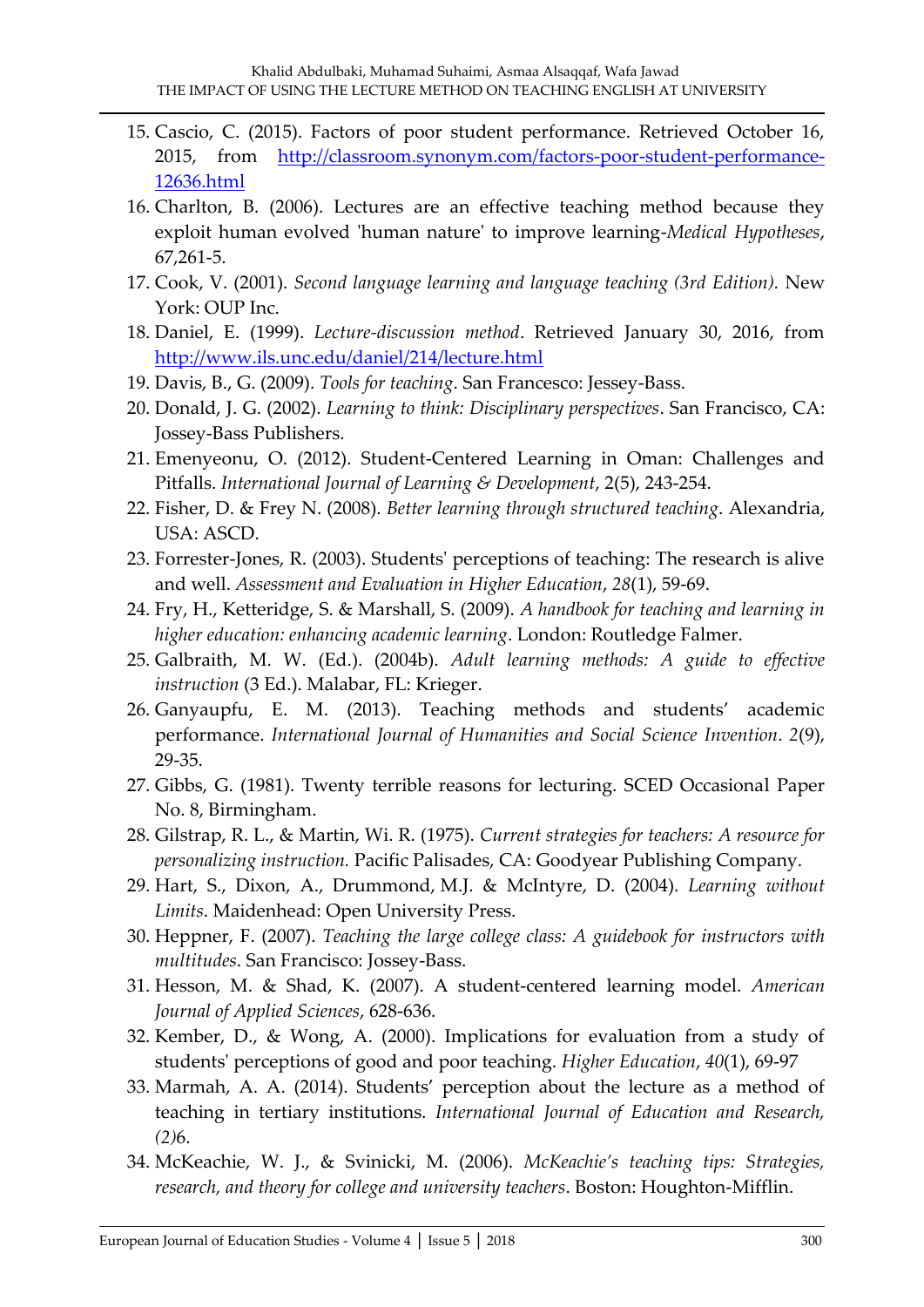- 35. Marmah, A. A. (2014). Students' perception about the lecture as a method of teaching in tertiary institutions. *International Journal of Education and Research*, 2(6), 601-612.
- 36. McKay, S. (1986). Literature in the ESL classroom. In C. Brumfit and R. Carter (Eds.), *Literature and Language Teaching,* (191-198). Oxford: Oxford University Press.
- 37. Merriam, S. B., & Grace A. P. (Eds.). (2011). *The Jossey-Bass reader on contemporary issues in adult education*. San Francisco
- 38. Nunnally, J. C. (1978). *Psychometric theory* (2nd ed.). New York: McGraw-Hill
- 39. Omatseye, B. (2007). The discussion teaching method: An interactive strategy in Tertiary learning*. Education, 128*(1), 87-94*.*
- 40. Paul, A. M. (2015). [Are college lectures unfair?](https://www.nytimes.com/2015/09/13/opinion/sunday/are-college-lectures-unfair.html) Sunday Review. New York Times. Retrieved 20 October 2016.
- 41. Ramsden, P. (2003). *Learning to teach in higher education*. London: Routledge Falmer.
- 42. Richards, J. C. & Rodgers, T. S. (2014). *Approaches and methods in language teaching*. Cambridge: Cambridge University Press.
- 43. Savignon, S. (2007). Beyond communicative language teaching: What's ahead? *Journal of Pragmatics,* 39, 207–220.
- 44. Silverthorn D. U. (2006). Teaching and learning in the interactive classroom. *Adv Physiol Educ*, *30*(4)*,* 135-140.
- 45. Shopov, T. & Pencheva, M. (2001). *Whole language, whole person: A handbook of language teaching methodology.* Sofia: Passagem Editores.
- 46. Tebabal, A. & Kahssay, G. (2011). The effects of student-centered approach in improving students' graphical interpretation skills and conceptual understanding of kinematical motion. *Latin-American Journal of Physics Education, 5*(2)*,* 374-381.
- 47. Walkin, L. (2000). *Teaching and learning in further adult education***.** Cheltenham: Stanley Thomas Publishers Ltd.
- 48. Welkener, M. M., Kalish, A. and Bandeen, H. M. (2010). *Teaching and learning in the college classroom.* Boston, MA*:* Pearson Learning Solutions.
- 49. Wood, L.N., Sadhbh, J., Petocz, P and Rodd, M. (2007). 'Learning in lectures: multiple representations". *International Journal of Mathematical Education in Science and Technology*. 38*(97)*, 907 – 915.
- 50. Yoder, J. & Hochevar, C. (2005). Encouraging active learning can improve students' performance on examinations. *Teaching of Psychology*, 32*(2)*, 91-95.